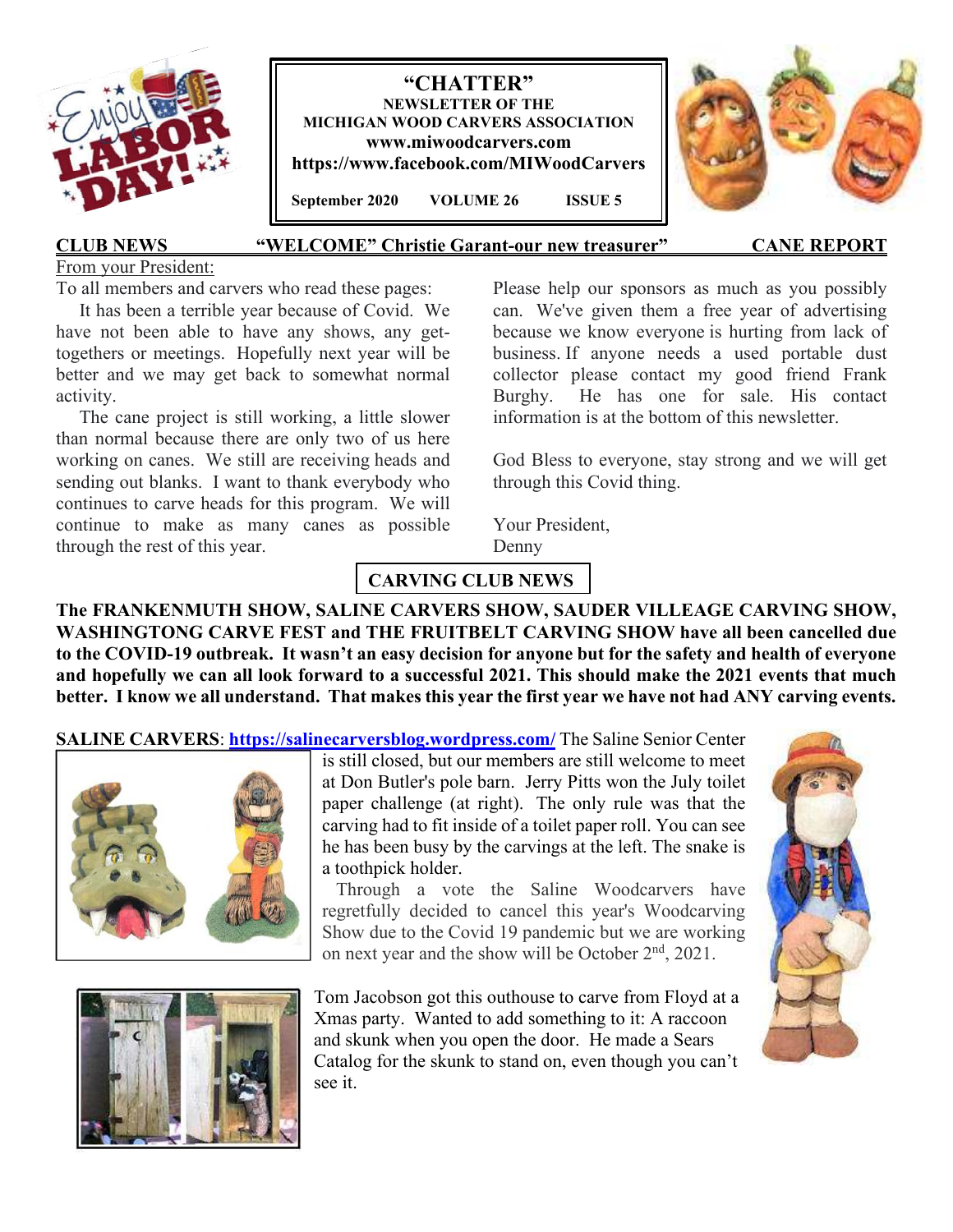

**TRI-CITY CARVERS:** This month we are featuring this carving by Mike Basner with a new style of cane handle he is using in walnut and basswood. Also his take on a cane handle with a snake.





This past Winter a storm blew down the Totem Pole. I have begun to restore it. We have begun to restore the totem pole at the Children's Zoo. Maintenance of these beautiful carvings is a large part of what we do there now, see picture at left.

 August is the time of year when the Saginaw Bay Waterfowl soap carving takes place. They came up with the idea of videotaping the carving demos and placing the

tutorials on multiple sites for viewing. Our group of outstanding instructors included Phil Westendorf, Dick Bishop, Ken Hite, Dick Henning and Jim Noack. See the attached picture from the demo day. They are placing a link to three Facebook Groups for viewing: Saginaw Bay Waterfowl Festival, Friends of BCSRA and Bay City State Park. Our group of instructors had a



great visual display for the background in the video. All instructors had a great memorable time and will be properly immortalized in this video.

Butch Urban has been busy in the jewelry department with his take on the beautiful gemstone rings at the left.



 We are still under restrictions and it is a month to month decision by the fire department whether the building can be used for public use. There is no use thru August at a minimum as of this date. We hope to resume our club meetings there before the end of the year.

Another carving show bites the dust! **The FRUITBELT WOODCARVER'S CARVING SHOW**, that was scheduled for November 7&8, 2020, has been cancelled due to the COVID - 19 outbreak. Our club members felt that this was the right thing to do for the health and safety of everyone. We are now looking forward to our November "2021" carving show with our fingers crossed! Thank You, Gary & Terry Gracey

The **SPIT and WHITTLE** and the **WASHINGTON CARVEFEST** have both been cancelled because of the Covid-19 outbreak. These were the last two actual carving workshops for the year. The safety and health of everyone was of the highest concern. Then, the senior center for the Carvefest hasn't opened yet so no activity there. We are planning for about the same time next year.

# **CHIPS & CHATTER**

**Please welcome Christie Garant as the new MWCA treasurer. Christie is a member of the Oakland Livingston wood carvers.** The transition finally happened last month, and everything was handed over. We totally thank our outgoing treasurer Mary Lou Mulick for all the years she has tirelessly handled the books. She and her husband Garry have also been in charge of the Seminar for many years and have put in many, many hours into seeing that very successful event through. We thank you so very much May Lou, it has truly been a pleasure having you as part of the organization.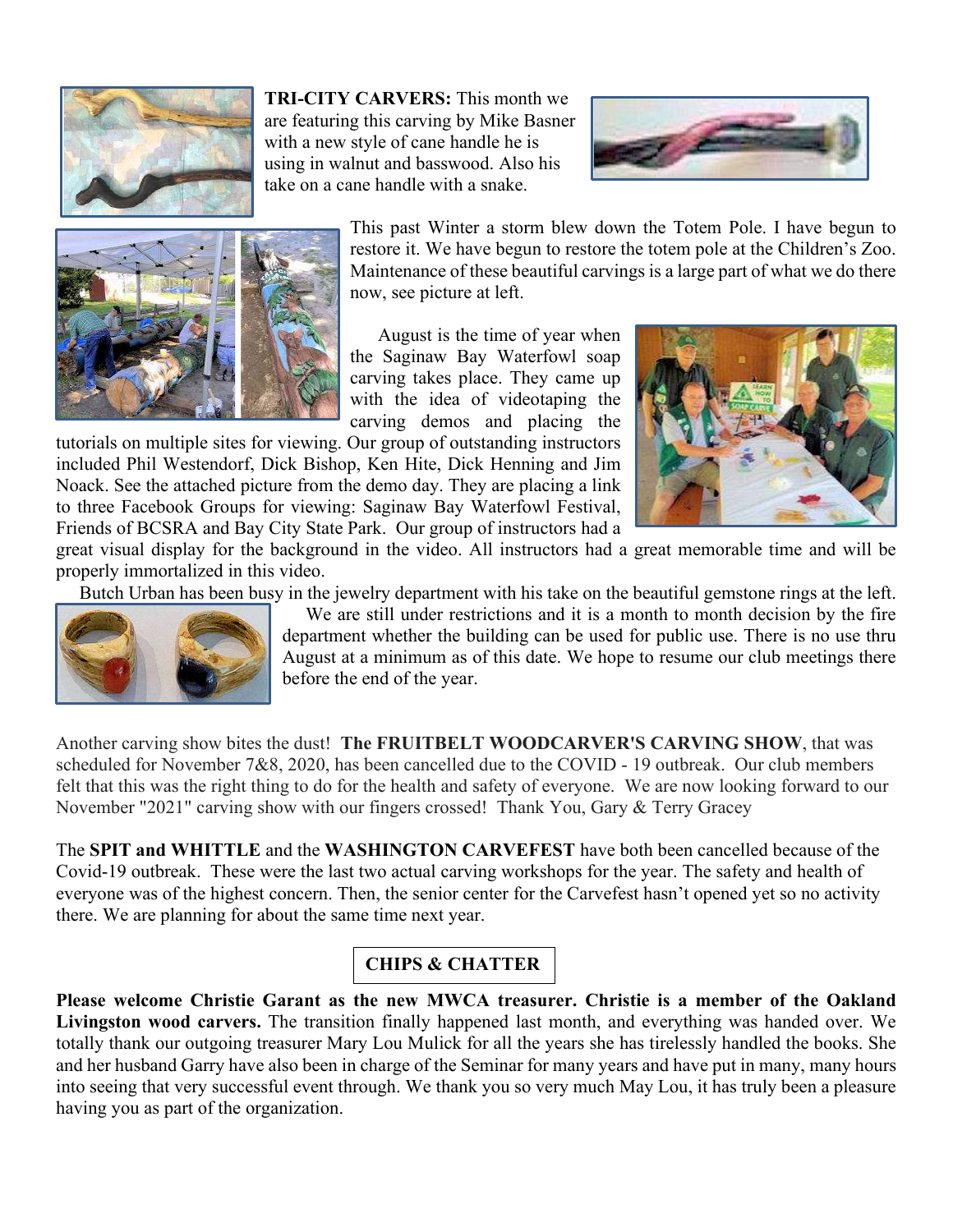**CHIEF OSCEOLA CARVERS** has started meeting weekly again in the hall at the Evart Fairgrounds. We social distance the tables and masks are optional. Unfortunately, all big events have been cancelled at the fairgrounds this year.

**MWCA 2021 CALENDAR:** We would like to know if the clubs would still be interested in the yearly MWCA calendar for 2021. It would be available by the end of December. Hopefully, we can plan on shows next year and have some dates by then. We are thinking of printing around 200. If your club would be interested, **please let Sandy know by October 1st** how many you would like. We will see what the interest is before we make a commitment and cost (maybe \$5.00) may be a little more because of postage costs. Email Sandy at the email we use for the newsletter, **mwcanews@gmail.com** . We know dates may not be known at the time of printing, but the word can be put out very easily when they are.



 **WHY ARE FROGS SO HAPPY? They eat whatever bugs them!! DID YOU KNOW ANTS NEVER GET SICK? It's because they have little Anty Bodies….** 





# **THE "CHATTER" NEWSLETTER GOES OUT BY E-MAIL ONLY**

on or about the first the months listed below. All news to be included needs to be to the editor, Sandy Holder by the 25th of the month prior to publication. E-Mail and phone listed below. You can always download or read a PDF on the MWCA website at **www.miwoodcarvers.com**

**Please share this newsletter with the rest of your members** who don't receive it by email and **FORWARD THE NEWSLETTER BY EMAIL** to your club members who have email. Thank you.

> CHATTER NEWSLETTER IS PUBLISHED ON OR AROUND THE FIRST OF JANUARY MARCH MAY JULY SEPTEMBER NOVEMBER **2020 MWCA COMING EVENTS**

| <b>DATE</b>  | <b>EVENT</b>                           | <b>LOCATION</b>  | <b>INFORMATION</b> |
|--------------|----------------------------------------|------------------|--------------------|
| $9/17 - 19$  | <b>SPIT &amp; WHITTLE WEEKEND</b>      | <b>CANCELLED</b> | $9/16 - 18/2021$   |
| $9/25 - 26$  | <b>WASHINGTON CENTER CARVEFEST XIV</b> | <b>CANCELLED</b> |                    |
| October      | <b>MWCA MEMBER MEETING</b>             | <b>CANCELLED</b> |                    |
| 10/3         | <b>SALINE CARVING SHOW</b>             | <b>CANCELLED</b> | $10 - 2 - 2021$    |
| 10/18        | <b>FRANKENMUTH CARVING SHOW</b>        | <b>CANCELLED</b> |                    |
| $10/24 - 25$ | <b>SAUDER VILLAGE CARVING SHOW</b>     | <b>CANCELLED</b> | 10/23-24/2021      |
| $11/7 - 8$   | <b>FRUITBELT CARVING SHOW</b>          | <b>CANDELLED</b> |                    |

## **MWCA BOARD AND COMMITTIES**

| <b>President</b>            | <b>Vice President and Learning Seminar</b>    | <b>Secretary</b>            | <b>Treasurer</b>                     |
|-----------------------------|-----------------------------------------------|-----------------------------|--------------------------------------|
| Denny Sekrenes              | Dave Sanderson                                | Willy Stewart               | <b>Christie Garant</b>               |
| 989-277-5739                | 989-339-6444                                  | 989-687-2536                | 210-787-8614                         |
| vetcane@charter.net         | sandersonwoodart@yahoo.com                    | stewartwilly@yahoo.com      | clgarant(@gmail.com)                 |
| "Chatter" Editor            | <b>MWCA Chaplain</b>                          | <b>Judging</b>              | <b>Promotional (Calendars, etc.)</b> |
| Sandy Holder                | Arnold Tew                                    | Phyllis Burghy              | Denny Sekrenes                       |
| 231-250-3855                | 269-781-7852                                  | 989-928-4242                | 989-277-5739                         |
| mwcanews@gmail.com          | arnvall77@gmail.com                           | cedarbirdshoppe@charter.net | vetcane@charter.net                  |
| <b>Patriot Cane Project</b> | Webmaster                                     | <i>Insurance</i>            | <b>MWCA Representative</b>           |
| Mid-Michigan Carvers        | Justin Swanson                                | Sharon Seitz                | <b>Russell Ross</b>                  |
| Denny Sekrenes              | 616-446-0120                                  | 734-645-9214                | 616-213-1613                         |
| 989-277-5739                | Justin.john.swanson@gmail.com                 | MWCAinsur@yahoo.com         | russell $42$ @gmail.com              |
| vetcane@charter.net         | <b>Administrative Tech: (web &amp; IT for</b> |                             |                                      |
|                             | cane project)                                 |                             |                                      |
|                             | Harry Dryer                                   |                             |                                      |
|                             | 989-292-0460                                  |                             |                                      |
|                             | Harry.mwca@gmail.com                          |                             |                                      |